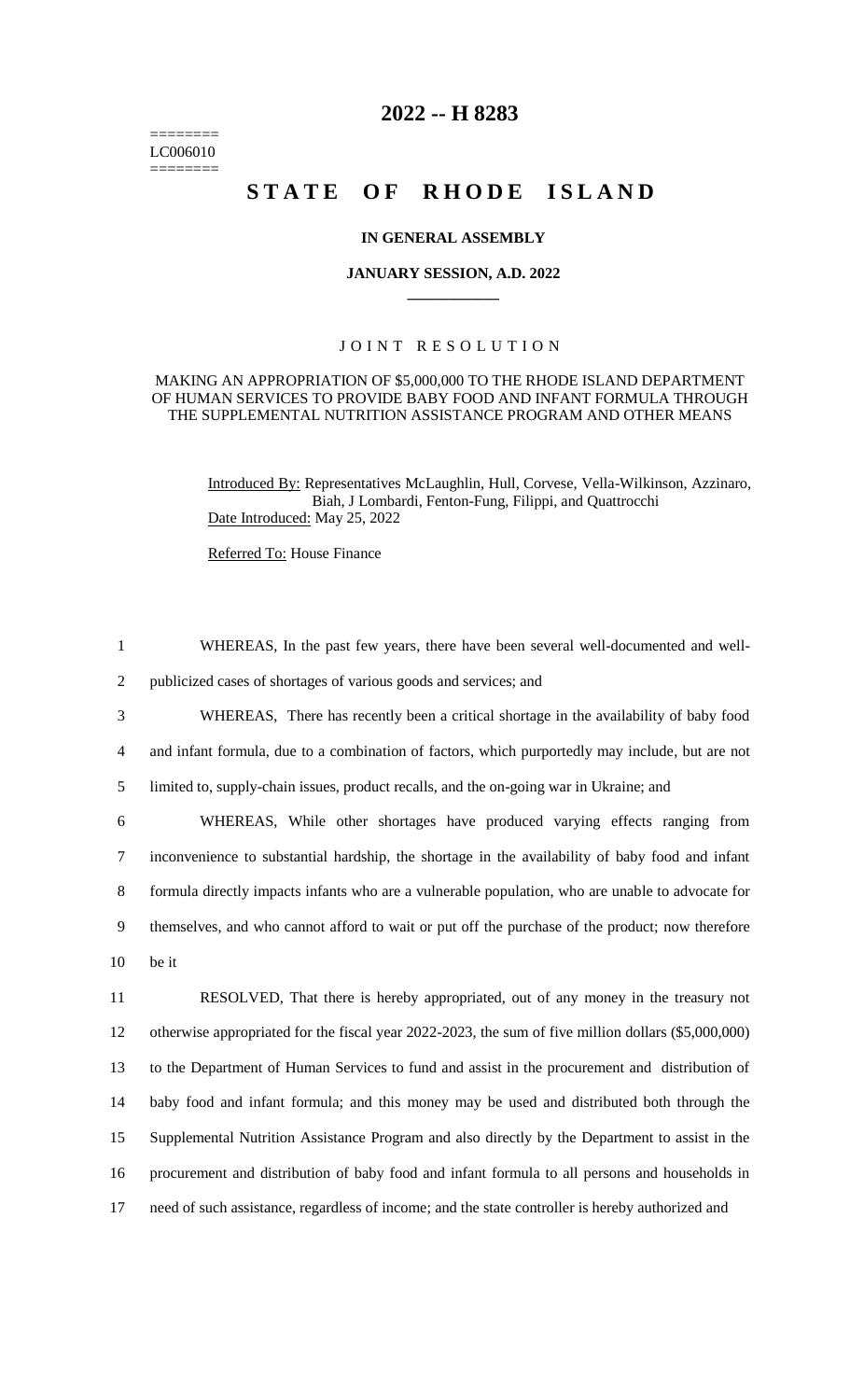- 1 directed to his/her draw orders upon the general treasurer for the payment of said sum, or so much
- 2 thereof as may from time to time be required, upon receipt of properly authenticated vouchers.

======== LC006010  $=$